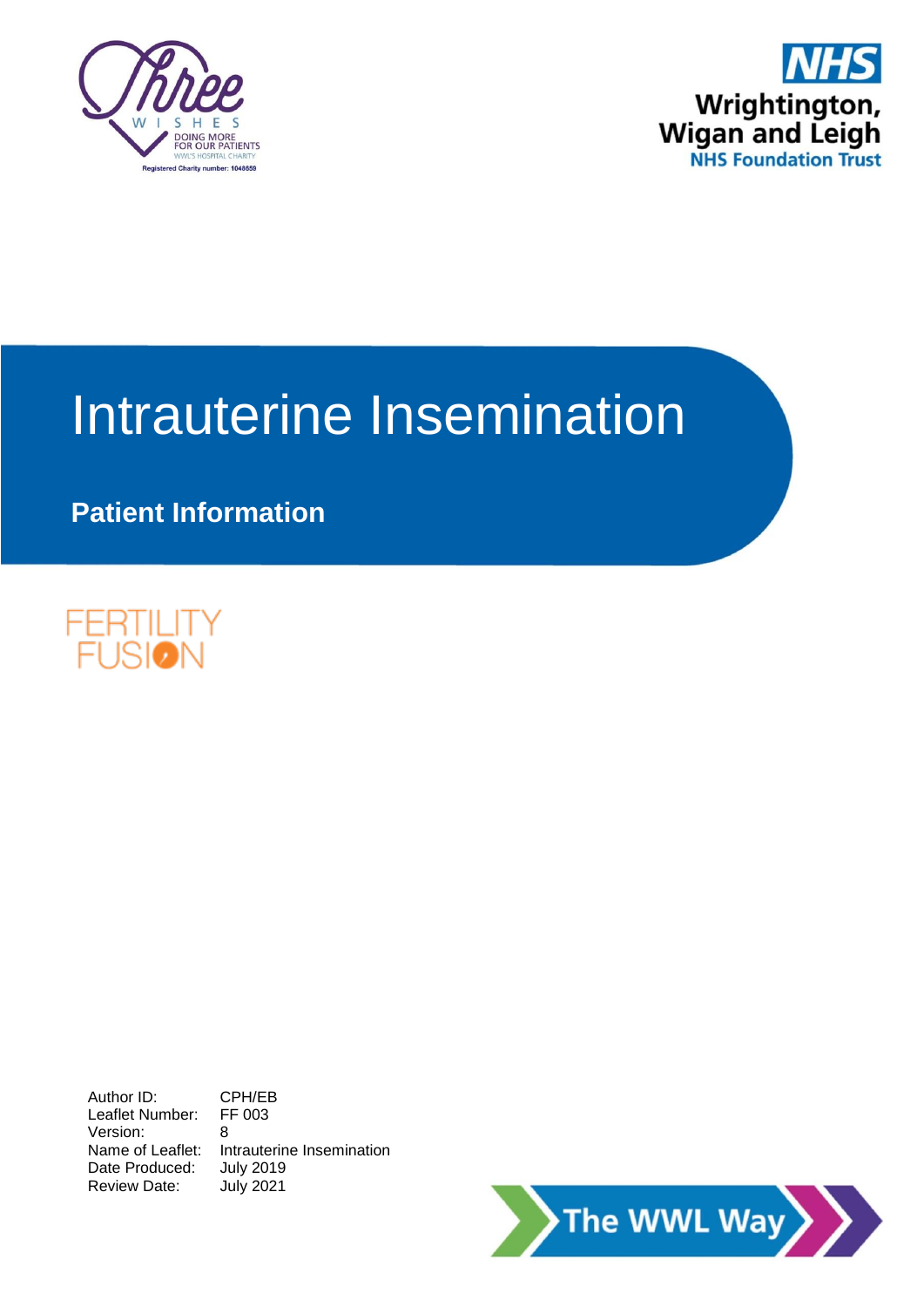### **What is Intrauterine Insemination (IUI)**

Intrauterine Insemination (IUI) is a fertility procedure in which sperm are washed, concentrated and injected directly into the woman's uterus. In natural intercourse, only a fraction of sperm makes it into the fallopian tubes where fertilisation takes place. IUI aims to increase this number. Research studies have shown that IUI is most successful when coupled with fertility drugs to enhance ovulation. This technique is often called stimulated IUI.

IUI can be recommended for couples with no known cause of infertility who have been trying to conceive for at least one year, or where there is a mild sperm factor.

#### **Benefit of IUI**

The benefit of IUI is achieving a pregnancy.

#### **Alternatives**

The alternatives of IUI are:

- Treatments such as clomiphene or letrozole, where there has been a delay in achieving a pregnancy due to ovulation problems.
- IVF treatment which is much more effective but, carries more risks.

### **What happens in the IUI procedure?**

- 1. Drug treatment begins at the start of the menstrual cycle to encourage eggs to mature. Usually these are gonadotrophin injections stimulating the ovaries to produce follicles and cause ovulation. You will be taught how to administer the injections at the start of the treatment.
- 2. A week after drug treatment has commenced, you will have regular ultrasound scans to check the development and growth of any follicles. When your ultrasound scan shows one to three follicles that have reached their target size, you will be given a final injection of HCG (trigger injection) to induce ovulation. Your IUI procedure will be timed to coincide with this.
- 3. Your partner will be asked to provide a sperm sample on the morning of the IUI procedure. The sample is washed and prepared in the laboratory for use later that day.
- 4. During the IUI procedure a fine catheter will be inserted through the cervix into the uterus where the prepared sperm will be passed. You will be asked to rest for at least 30 minutes following this, before you go home.
- 5. It is normal to get some abdominal cramps or discomfort during or just after the procedure, these should quickly wear off.
- 6. You may resume normal activities after 24 hours.
- 7. You will be asked to carry out a pregnancy test two weeks following the IUI unless your period has already started.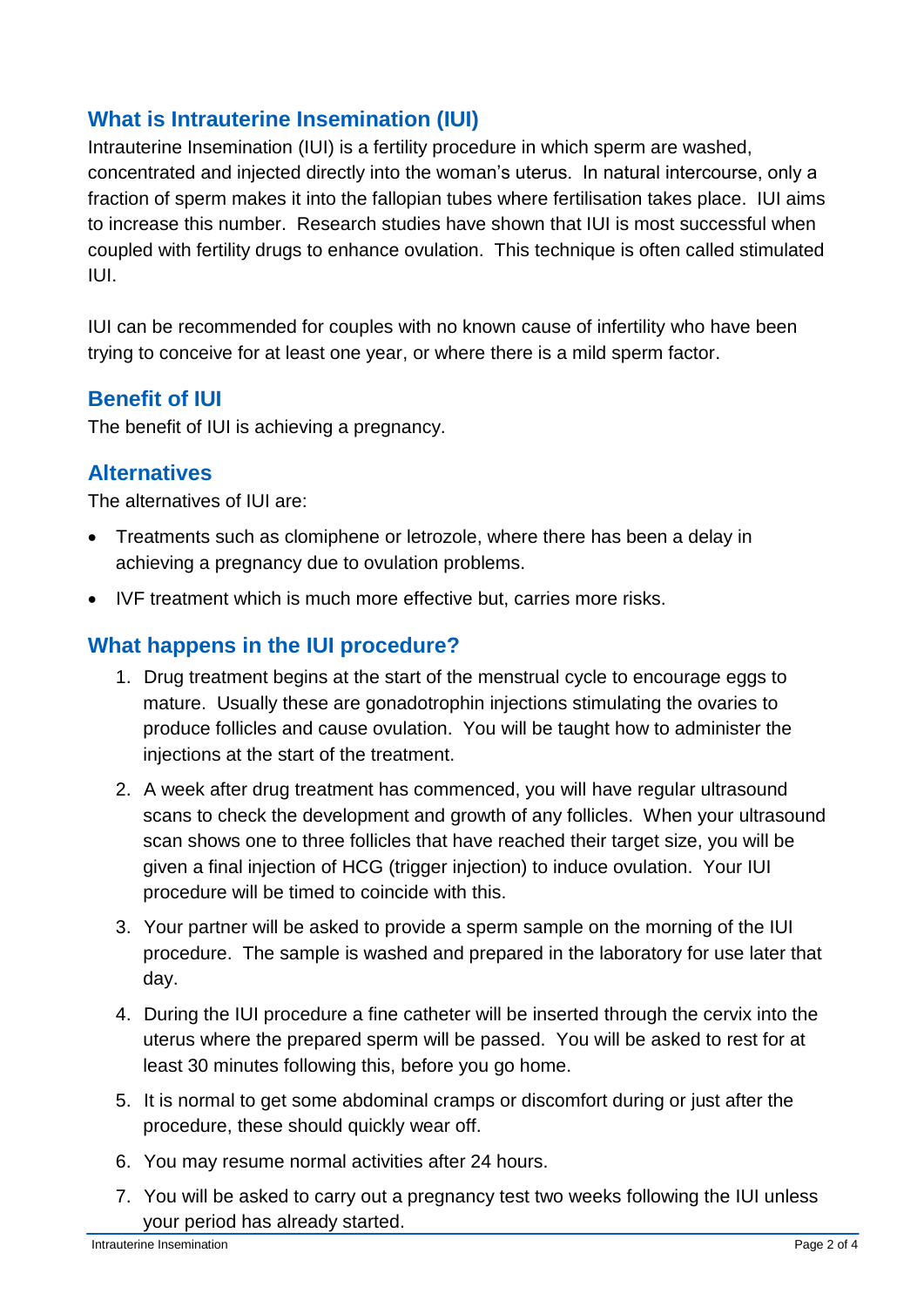- 8. If the test is positive, we will arrange a scan for you in a couple of weeks to ensure all is well.
- 9. If the test is negative, then you may contact the ward on the first day of your period if you wish to proceed with another cycle of treatment.

You may make an appointment following any cycle if you wish but after three cycles we would ask you to make an appointment to discuss further options.

The Unit Counsellor can be contacted for support at any time, throughout your treatment and afterwards. The telephone number is 01942 264308.

#### **Risks**

The risks involved in having IUI are:

- Ovarian hyper-stimulation in which case the cycle will be abandoned
- Multiple pregnancy
- **•** Failure to conceive

#### **Contact information**

If you have any worries or concerns or need some advice, please do not hesitate to contact the nursing staff at: Fertility Fusion, Wrightington Hospital, Tel: 01257 256251 (Monday to Friday 8:00am to 4:30pm)

Out of hours contact: Swinley Ward, Royal Albert Edward Infirmary Tel: 01942 822568